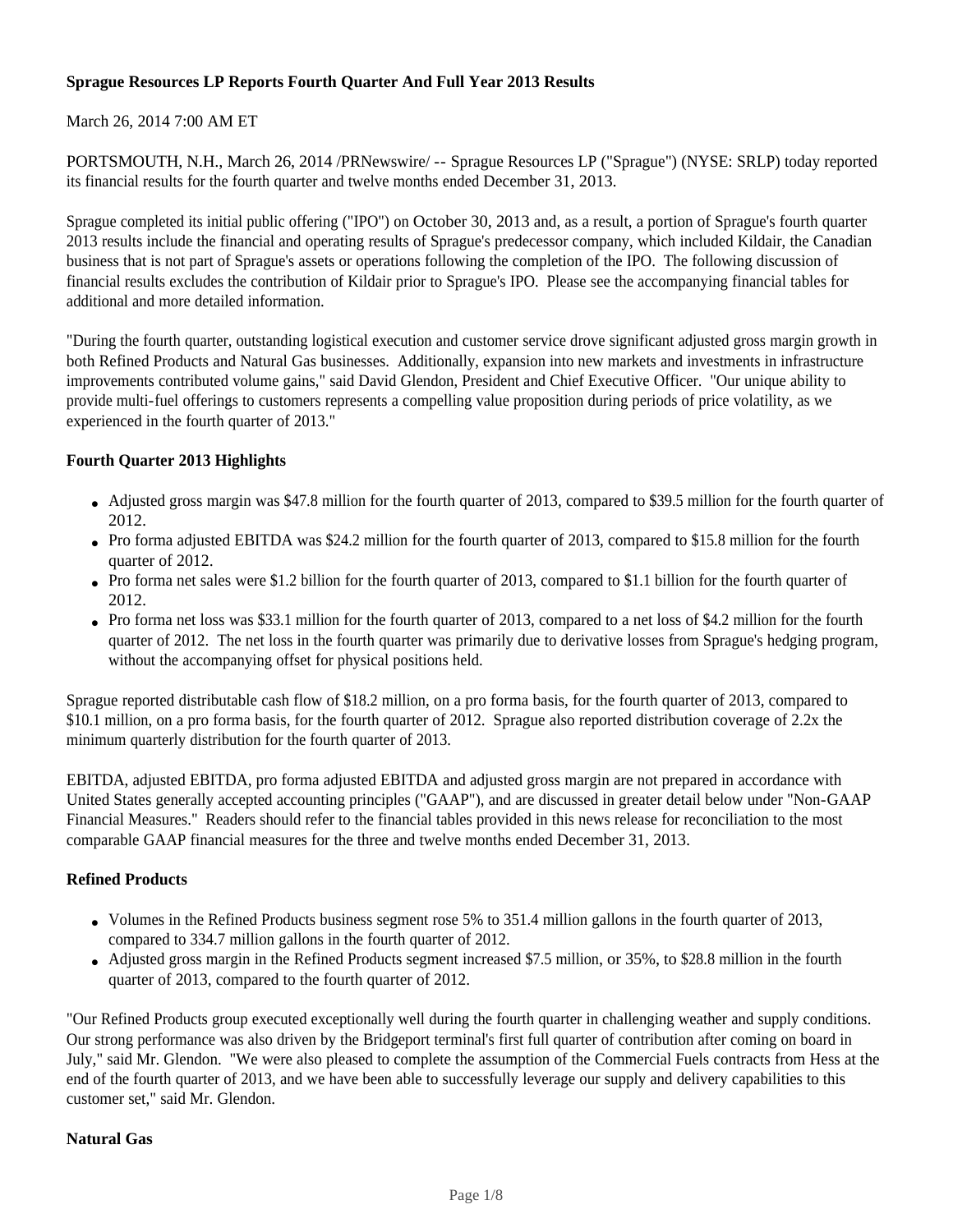- Natural Gas segment volumes decreased 3% to 13.7 Bcf for the fourth quarter 2013, compared to 14.1 Bcf for the fourth quarter 2012.
- Natural Gas adjusted gross margin increased 41% to \$12.0 million for the fourth quarter of 2013, compared to \$8.5 million for the fourth quarter of 2012.

"Our Natural Gas business continues to demonstrate an impressive growth trajectory in the number of accounts served and adjusted gross margin as it shifts the customer mix towards smaller volume commercial and industrial accounts, leveraging our rights to utilize transportation assets and supply portfolio to drive account growth," said Mr. Glendon.

# **Materials Handling**

• Materials Handling gross margin declined by \$2.1 million, or 24%, to \$6.7 million for the fourth quarter 2013, compared to the fourth quarter 2012.

"Materials Handling gross margin declined versus the fourth quarter 2012, primarily as the result of timing differences in the receipt of salt and petroleum coke shipments," said Mr. Glendon.

For the year ended December 31, 2013, Sprague reported adjusted gross margin of \$161.3 million, compared to \$138.3 million in 2012. Sprague's pro forma adjusted EBITDA increased \$13.0 million to \$66.2 million in 2013, compared to \$53.2 million in 2012. On a pro forma basis, Sprague generated distributable cash flow of \$40.1 million for the full year 2013, yielding a minimum distribution coverage ratio of 1.2x on all of Sprague's outstanding units as of the year end 2013, compared to \$29.9 million of distributable cash flow for the year 2012.

On January 29, 2014, the Board of Directors of Sprague's general partner, Sprague Resources GP, declared an initial pro rata quarterly cash distribution of \$0.2825 per unit, or \$1.65 per unit on an annualized basis, for the period October 30 through December 31, 2013. The distribution was paid on February 14, 2014 to unitholders of record as of February 10, 2014.

"Overall, I am thrilled with how our team delivered outstanding customer service and drove strong results in the fourth quarter. Sprague is well positioned to build on this momentum in 2014 as we pursue our growth objectives," concluded Mr. Glendon.

## **Sprague Resources LP Schedule K-1s Now Available**

Sprague has completed 2013 tax packages for its unitholders, including Schedule K-1. The tax packages have been mailed and are also available via Sprague's website at www.spragueenergy.com under "Investor Relations > K-1 Tax Information". For additional information, unitholders may call 855-521-8150 Monday through Friday from 8:00 AM to 5:00 PM CST, or visit www.taxpackagesupport.com/SRLP.

## **Financial Results Conference Call**

Management will review Sprague's fourth quarter 2013 financial results in a teleconference call for analysts and investors today, March 26, 2014.

| Date and Time:      | March 26, 2014 at 10:00 AM ET    |
|---------------------|----------------------------------|
| Dial-in numbers:    | (866) 510-0707 (U.S. and Canada) |
|                     | (617) 597-5376 (International)   |
| Participation Code: | 20708387                         |

The call will also be webcast live and archived on the investor relations section of Sprague's website, www.spragueenergy.com.

## **About Sprague Resources LP**

Sprague Resources LP is a master limited partnership engaged in the purchase, storage, distribution and sale of refined petroleum products and natural gas. Sprague also provides storage and handling services for a broad range of materials.

### **Non-GAAP Financial Measures**

EBITDA, adjusted EBITDA, pro forma adjusted EBITDA and adjusted gross margin are used as supplemental financial measures by management and external users of Sprague's financial statements, such as investors, commercial banks, trade suppliers and research analysts, to assess:

• The financial performance of Sprague's assets, operations and return on capital without regard to financing methods, capital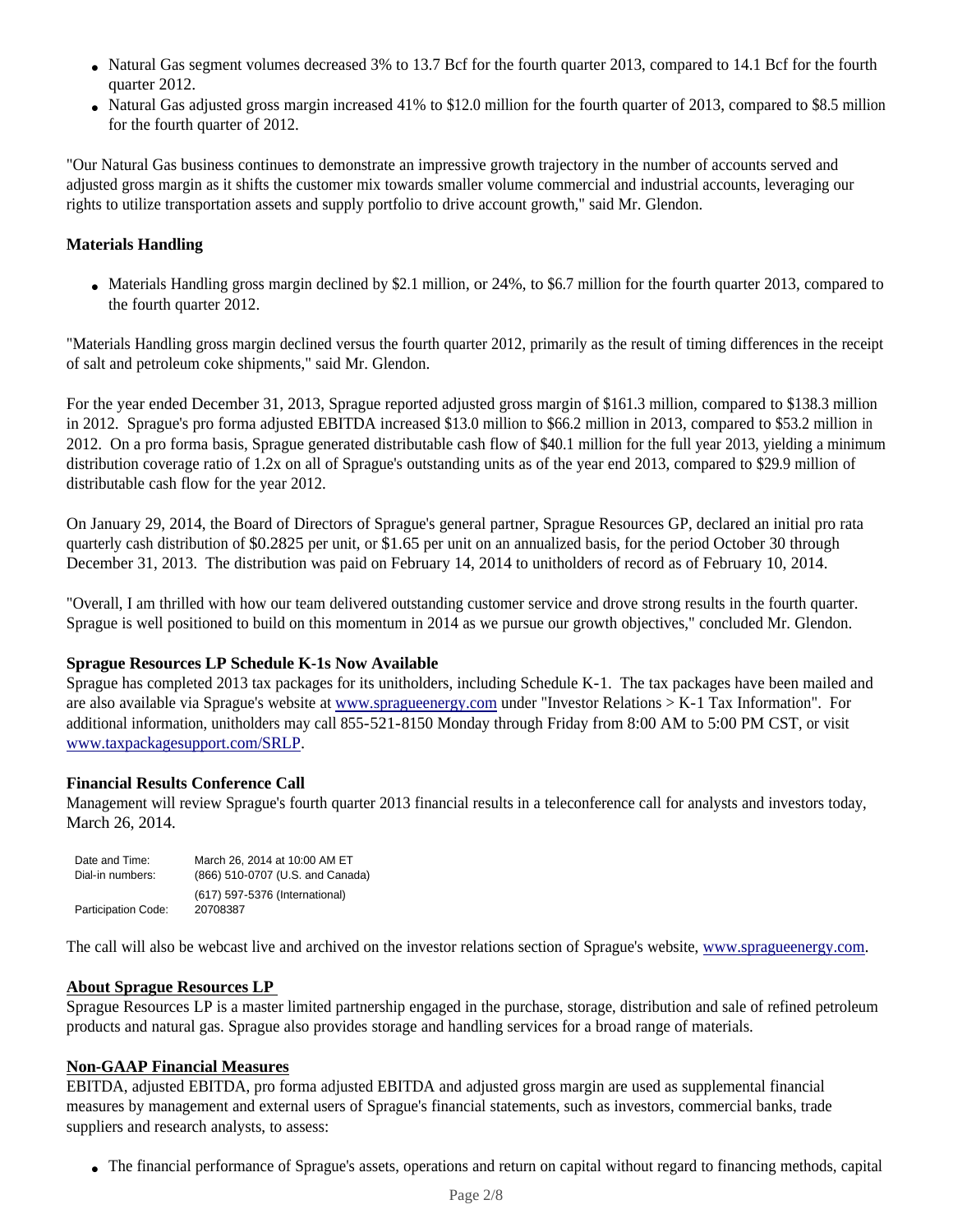structure or historical cost basis;

- The ability of Sprague's assets to generate cash sufficient to pay interest on its indebtedness and make distributions to its equity holders;
- The viability of acquisitions and capital expenditure projects;
- The market value of its inventory and natural gas transportation contracts for financial reporting to its lenders, as well as for borrowing base purposes; and
- Repeatable operating performance that is not distorted by non-recurring items or market volatility.

Sprague defines EBITDA as net income before interest, income taxes, depreciation and amortization. Sprague defines adjusted EBITDA as EBITDA decreased by total commodity derivative gains and losses included in net income (loss) and increased by realized commodity derivative gains and losses included in net income (loss), in each case with respect to refined products and natural gas inventory and natural gas transportation contracts, and adjusted for the gain on acquisition of a business, write-off of deferred offering costs and bio-fuel excise tax credits. Sprague defines pro forma adjusted EBITDA as adjusted EBITDA with additional adjustments including public company expenses, gains/losses on the sale of fixed assets and the exclusion of Kildair operations to reflect results as if Sprague were operating as a public company during the defined time periods.

Sprague defines adjusted gross margin as gross margin decreased by total commodity derivative gains and losses included in net income (loss) and increased by realized commodity derivative gains and losses included in net income (loss), in each case with respect to refined products and natural gas inventory and natural gas transportation contracts.

EBITDA, adjusted EBITDA, pro forma adjusted EBITDA and adjusted gross margin are not prepared in accordance with United States generally accepted accounting principles ("GAAP"). These measures should not be considered as alternatives to net income, income from operations, cash flows from operating activities or any other measure of financial performance or liquidity presented in accordance with GAAP.

### **Forward Looking Statements**

This press release may include forward-looking statements. These forward-looking statements involve risks and uncertainties. When considering these forward-looking statements, you should keep in mind the risk factors and other cautionary statements in Sprague's prospectus and filings with the United States Securities and Exchange Commission (the "SEC"), including those set forth under Item 1A, "Risk Factors" of Sprague's Annual Report on Form 10-K for the year ended December 31, 2013, and as updated by any subsequent reports filed with the SEC. Sprague undertakes no obligation and does not intend to update these forward-looking statements to reflect events or circumstances occurring after this press release. You are cautioned not to place undue reliance on these forward-looking statements, which speak only as of the date of this press release.

(Financial Tables Below)

### **Sprague Resources LP Volume, Net Sales, Gross Margin and Adjusted Gross Margin by Segment (Excluding Kildair) Three Months and Years Ended December 31, 2013 and 2012**

|                                 | <b>Three Months Ended</b> |                               | <b>Years Ended</b><br>December 31, |                     |  |  |
|---------------------------------|---------------------------|-------------------------------|------------------------------------|---------------------|--|--|
|                                 | December 31,              |                               |                                    |                     |  |  |
|                                 | 2013                      | 2012<br>Predecessor           | 2013                               | 2012<br>Predecessor |  |  |
|                                 |                           | (\$ and volumes in thousands) |                                    |                     |  |  |
| Volumes:                        |                           |                               |                                    |                     |  |  |
| Refined products (gallons)      | 351,414                   | 334,698                       | 1,234,128                          | 1,145,634           |  |  |
| Natural gas (MMBtus)            | 13,667                    | 14,093                        | 51,979                             | 49,417              |  |  |
| Materials handling (short tons) | 529                       | 664                           | 2,145                              | 2,595               |  |  |
| Materials handling (gallons)    | 69,678                    | 61,992                        | 246,708                            | 248,514             |  |  |
| Other operations (short tons)   | 28                        | 33                            | 133                                | 136                 |  |  |
| <b>Net Sales:</b>               |                           |                               |                                    |                     |  |  |
| Refined products                | \$<br>1,064,595           | \$<br>1,049,748               | \$<br>3,765,516                    | \$<br>3,593,370     |  |  |
| Natural gas                     | 82,139                    | 74,191                        | 304,843                            | 242,006             |  |  |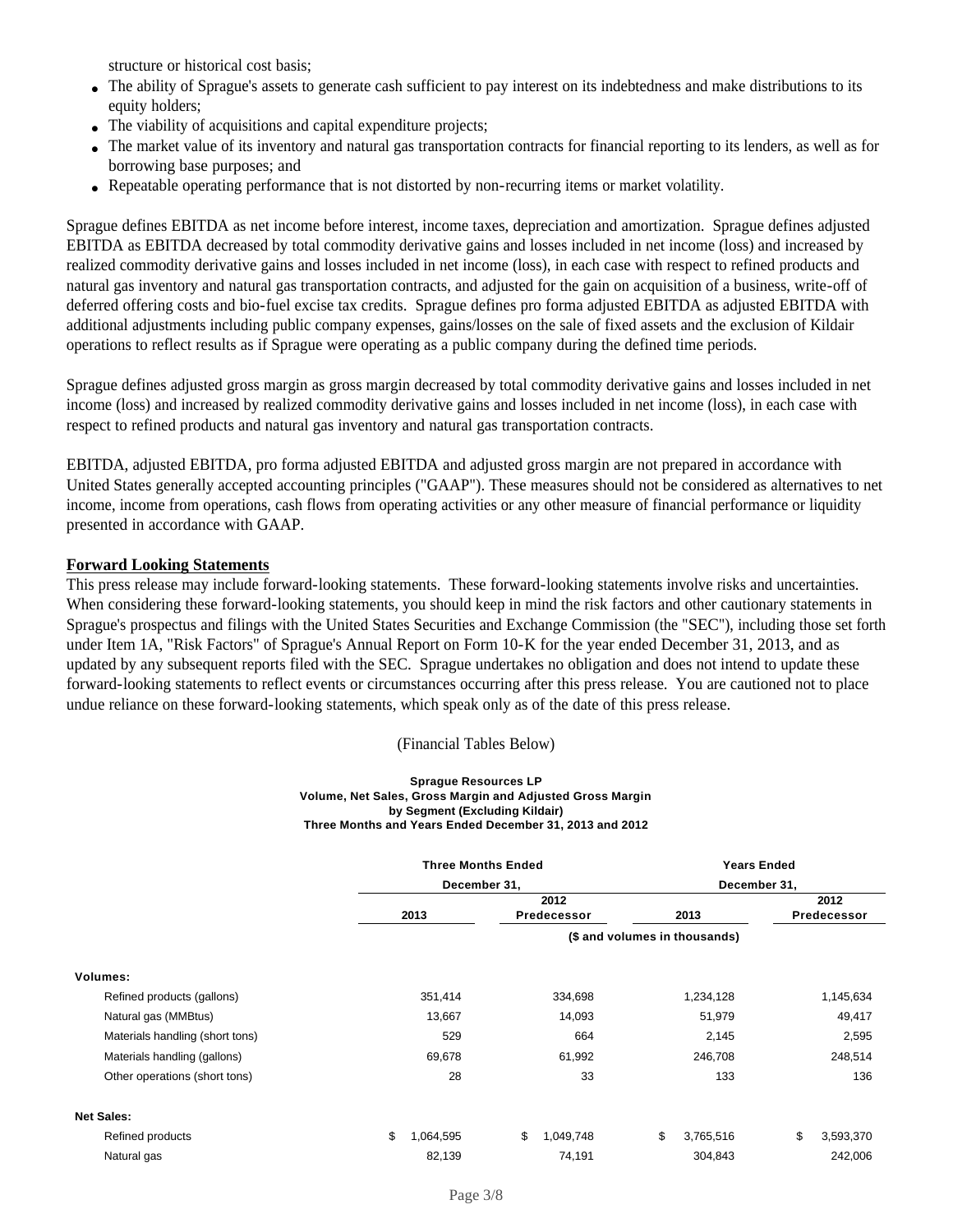| Materials handling                                                                    | 6,733           | 8,863           | 28,446          | 32,536          |
|---------------------------------------------------------------------------------------|-----------------|-----------------|-----------------|-----------------|
| Other operations                                                                      | 2,242           | 2,694           | 8,221           | 8,883           |
| Total net sales                                                                       | \$<br>1,155,709 | \$<br>1,135,496 | \$<br>4,107,026 | \$<br>3,876,795 |
| <b>Gross Margin:</b>                                                                  |                 |                 |                 |                 |
| Refined products                                                                      | \$<br>23,620    | \$<br>29,167    | \$<br>90,071    | \$<br>76,771    |
| Natural gas                                                                           | (32, 316)       | (1,537)         | (15, 677)       | 9,191           |
| Materials handling                                                                    | 6,730           | 8,856           | 28,430          | 32,320          |
| Other operations                                                                      | 329             | 882             | 1,598           | 2,119           |
| Total gross margin                                                                    | \$<br>(1,637)   | \$<br>37,368    | \$<br>104,422   | \$<br>120,401   |
| Adjusted Gross Margin:(1)                                                             |                 |                 |                 |                 |
| Refined products                                                                      | \$<br>28,777    | \$<br>21,304    | \$<br>90,919    | \$<br>76,995    |
| Natural gas                                                                           | 11,972          | 8,488           | 40,373          | 26,844          |
| Materials handling                                                                    | 6,730           | 8,856           | 28,430          | 32,320          |
| Other operations                                                                      | 329             | 882             | 1,598           | 2,119           |
| Total adjusted gross margin                                                           | \$<br>47,808    | \$<br>39,530    | \$<br>161,320   | \$<br>138,278   |
| <b>Calculation of Adjusted Gross Margin:</b>                                          |                 |                 |                 |                 |
| Total gross margin                                                                    | \$<br>(1,637)   | \$<br>37,368    | \$<br>104,422   | \$<br>120,401   |
| Deduct: total commodity derivative (gains)<br>losses included in net income (loss)    | 55,309          | 2,498           | 75,727          | 29,257          |
| Add: realized commodity derivative gains<br>(losses) included in net income (loss)    | (5,864)         | (336)           | (18, 829)       | (11, 380)       |
| Total adjusted gross margin                                                           | \$<br>47,808    | \$<br>39,530    | \$<br>161,320   | \$<br>138,278   |
| <b>Other Data:</b>                                                                    |                 |                 |                 |                 |
| Normal heating degree days <sup>(2)</sup>                                             | 2,318           | 2,317           | 6,752           | 6,787           |
| Actual heating degree days                                                            | 2,336           | 2,104           | 6,624           | 5,803           |
| Variance from normal heating degree days<br>Variance from prior period actual heating | 0.8%            | (9.2)%          | (1.9)%          | $(14.5)\%$      |
| degree days                                                                           | 11.0%           | 11.6%           | 14.1%           | (7.7)%          |

1) Gross margin decreased by total commodity derivative gains and losses included in net income (loss) and increased by realized commodity derivative gains and losses included in net income (loss), in each case with respect to refined products and natural gas inventory and natural gas transportation contracts

2) As reported by the NOAA/National Weather Service for the New England oil home heating region over the period of 1981-2011

### **Sprague Resources LP Summary Historical Financial and Operating Data Three Months and Years Ended December 31, 2013 and 2012**

|                                      | <b>Three Months Ended</b> |                   | <b>Years Ended</b> |                 |  |  |
|--------------------------------------|---------------------------|-------------------|--------------------|-----------------|--|--|
|                                      | December 31,              |                   | December 31,       |                 |  |  |
|                                      | 2013                      | 2012              | 2013               | 2012            |  |  |
|                                      | (unaudited)               | (unaudited)       |                    |                 |  |  |
|                                      |                           | (\$ in thousands) |                    |                 |  |  |
| <b>Statement of Operations Data:</b> |                           |                   |                    |                 |  |  |
| Net sales                            | \$<br>1,193,686           | \$<br>1,302,608   | \$<br>4,600,734    | \$<br>4,043,907 |  |  |
| Cost of products sold                | 1,192,304                 | 1,264,086         | 4,474,742          | 3,922,352       |  |  |
| Gross margin                         | 1,382                     | 38,522            | 125,992            | 121,555         |  |  |
| Operating costs and expenses:        |                           |                   |                    |                 |  |  |
| Operating expenses                   | 11,395                    | 14,661            | 51,839             | 47,054          |  |  |
| Selling, general and administrative  | 13,891                    | 14,079            | 53,580             | 46,449          |  |  |
| Write-off of deferred offering costs |                           | 8,931             |                    | 8,931           |  |  |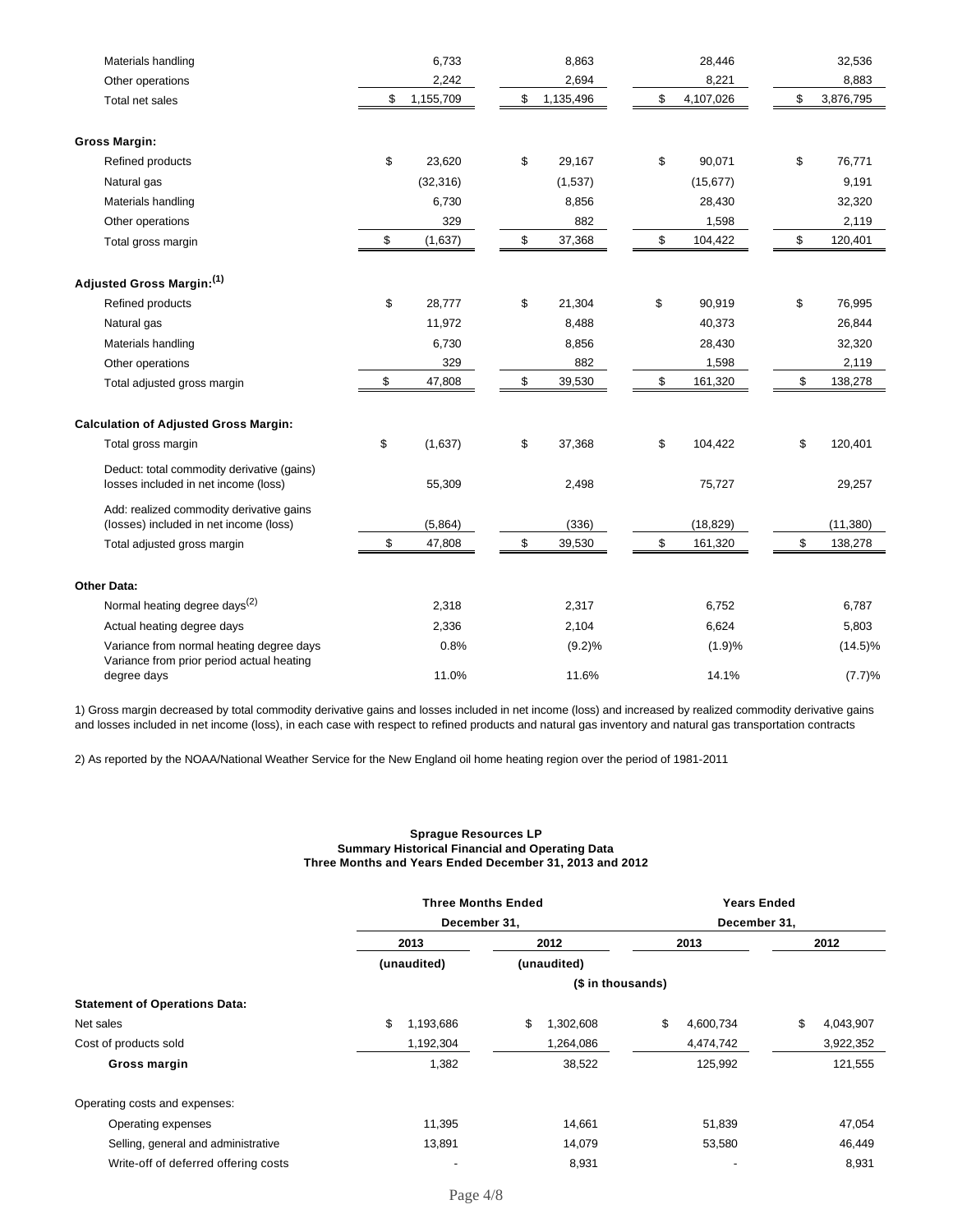| Depreciation and amortization                                                                                               | 2,981           | 4,207            | 15,452               | 11,665             |
|-----------------------------------------------------------------------------------------------------------------------------|-----------------|------------------|----------------------|--------------------|
| Total operating costs and expenses                                                                                          | 28,267          | 41,878           | 120,871              | 114,099            |
| Operating income                                                                                                            | (26, 885)       | (3,356)          | 5,121                | 7,456              |
| Gain on acquisition of business                                                                                             |                 | 1,512            |                      | 1,512              |
| Other income (expense)                                                                                                      | (33)            | 503              | 568                  | (160)              |
| Interest income                                                                                                             | 82              | 96               | 603                  | 534                |
| Interest expense                                                                                                            | (6, 849)        | (7,687)          | (28, 695)            | (23,960)           |
| (Loss) income before income taxes and equity in net<br>(loss) income of foreign affiliate<br>Income tax (provision) benefit | (33,685)<br>981 | (8,932)<br>(407) | (22, 403)<br>(5,097) | (14, 618)<br>2,796 |
| (Loss) income before equity in net (loss) income of<br>foreign affiliate                                                    | (32, 704)       | (9, 339)         | (27, 500)            | (11, 822)          |
| Equity in net (loss) income of foreign affiliate                                                                            |                 |                  |                      | (1,009)            |
| Net (loss) income                                                                                                           | \$<br>(32, 704) | \$<br>(9, 339)   | \$<br>(27, 500)      | \$<br>(12, 831)    |
| Less: Predecessor income (loss) through October 29,<br>2013                                                                 | \$<br>(2,470)   |                  | \$<br>2,734          |                    |
| Limited partners' interest in net income (loss) from<br>October 30, 2013 to December 31, 2013 prior to<br>distributions     | \$<br>(30, 234) |                  | \$<br>(30, 234)      |                    |
| Adjusted EBITDA <sup>(1)</sup> (unaudited)                                                                                  | \$<br>25,508    | \$<br>13,775     | \$<br>73,018         | \$<br>49,781       |
| Net income (loss) per limited partner unit                                                                                  | (1.50)          |                  | (1.50)               |                    |
| Weighted average limited partner units outstanding                                                                          | 20,144          |                  | 20,144               |                    |
| Other Financial and Operating Data (unaudited)                                                                              |                 |                  |                      |                    |
| Capital expenditures                                                                                                        | \$<br>5,005     | \$<br>2,327      | \$<br>22,079         | \$<br>7,293        |
| Total refined products volumes sold (barrels)                                                                               | 8,709           | 10,498           | 34,261               | 29,806             |
| Total natural gas volumes sold (MMBtus)                                                                                     | 13,667          | 14,093           | 51,979               | 49,417             |

1) EBITDA decreased by total commodity derivative gains and losses included in net income (loss) and increased by realized commodity derivative gains and losses included in net income (loss), in each case with respect to refined products and natural gas inventory and natural gas transportation contracts, and adjusted for the gain on acquisition of business, write-off of deferred offering costs and bio-fuel excise tax credits.

#### **Sprague Resources LP Summary Pro Forma Financial and Operating Data Three Months and Years Ended December 31, 2013 and 2012**

|                                                                       | Pro Forma <sup>(1)</sup>  |                   | Pro Forma <sup>(1)</sup>           |                     |  |  |
|-----------------------------------------------------------------------|---------------------------|-------------------|------------------------------------|---------------------|--|--|
|                                                                       | <b>Three Months Ended</b> |                   | <b>Years Ended</b><br>December 31, |                     |  |  |
|                                                                       | December 31,              |                   |                                    |                     |  |  |
|                                                                       | 2013                      | 2012              | 2013                               | 2012<br>(unaudited) |  |  |
|                                                                       | (unaudited)               | (unaudited)       | (unaudited)                        |                     |  |  |
|                                                                       |                           | (\$ in thousands) |                                    |                     |  |  |
| <b>Statement of Operations Data:</b>                                  |                           |                   |                                    |                     |  |  |
| Net sales                                                             | \$<br>1,155,709           | \$<br>1,135,496   | \$<br>4,107,026                    | \$<br>3,876,795     |  |  |
| Cost of products sold                                                 | 1,157,346                 | 1,098,128         | 4,002,604                          | 3,756,394           |  |  |
| Gross margin                                                          | (1,637)                   | 37,368            | 104,422                            | 120,401             |  |  |
| Operating costs and expenses:                                         |                           |                   |                                    |                     |  |  |
| Operating expenses                                                    | 10,552                    | 11,369            | 43,084                             | 43,762              |  |  |
| Selling, general and administrative<br>Write-off of deferred offering | 13,080                    | 14,159            | 47,646                             | 46,212              |  |  |
| costs                                                                 |                           | 8,931             |                                    | 8,931               |  |  |
| Depreciation and amortization                                         | 2,444                     | 2,442             | 9,602                              | 9,900               |  |  |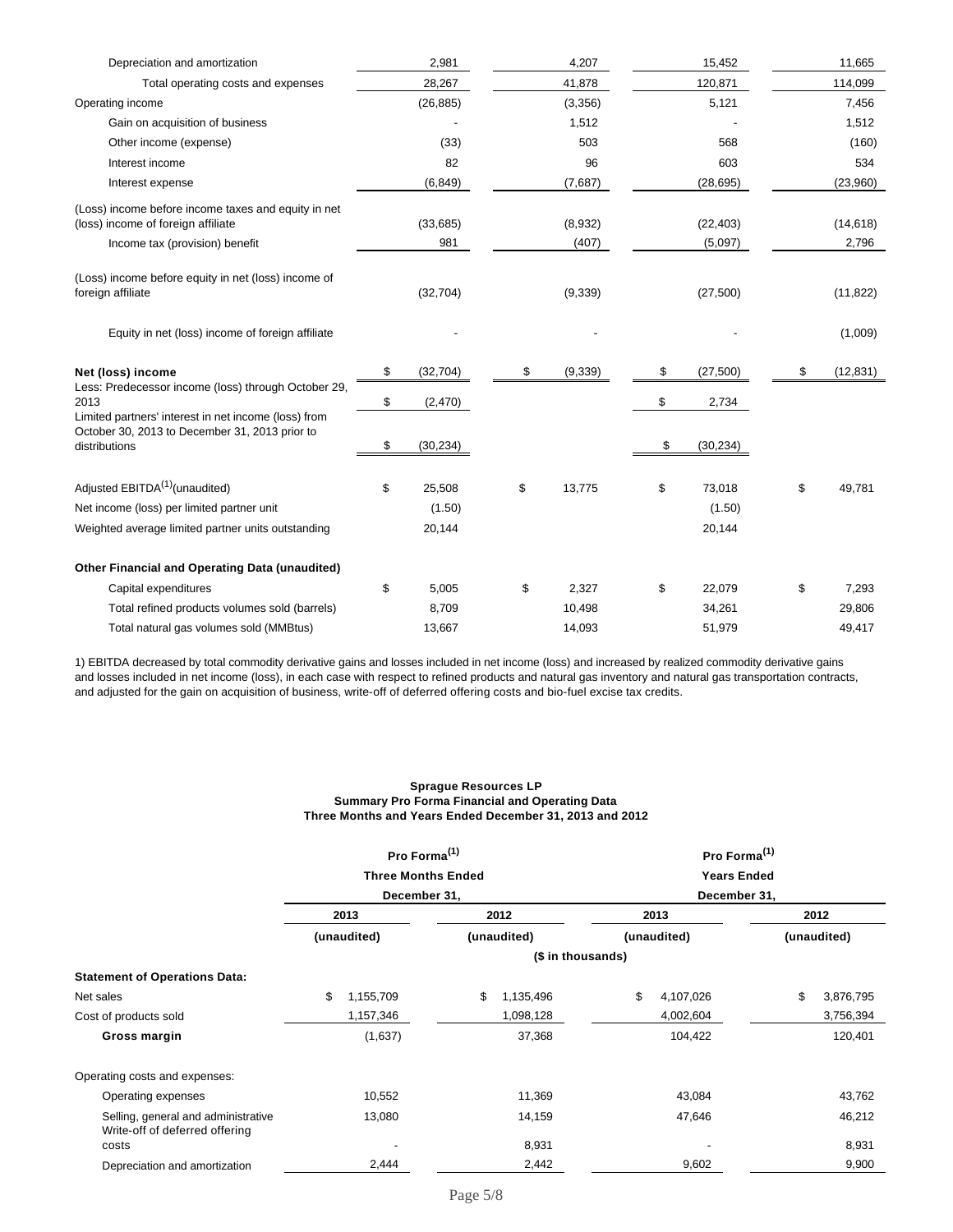| Total operating costs and                  |              | 36,901       |                 |              |
|--------------------------------------------|--------------|--------------|-----------------|--------------|
| expenses                                   | 26,076       |              | 100,332         | 108,805      |
| Operating income                           | (27, 713)    | 467          | 4,090           | 11,596       |
| Gain on acquisition of business            |              |              |                 |              |
| Other income (expense)                     | 13           | 503          | 656             | (160)        |
| Interest income                            | 82           | 69           | 592             | 507          |
| Interest expense                           | (6,276)      | (5, 573)     | (22, 801)       | (21, 775)    |
|                                            |              |              |                 |              |
| (Loss) income before income taxes          | (33, 894)    | (4,534)      | (17, 463)       | (9,832)      |
| Income tax (provision) benefit             | 831          | 300          | (776)           | 651          |
|                                            |              |              |                 |              |
| Net (loss) income                          | (33,063)     | (4,234)      | \$<br>(18, 239) | (9, 181)     |
|                                            |              |              |                 |              |
|                                            |              |              |                 |              |
| Adjusted EBITDA <sup>(2)</sup> (unaudited) | \$<br>24,189 | \$<br>15,833 | \$<br>66,225    | \$<br>53,165 |
|                                            |              |              |                 |              |

1) The unaudited pro forma information gives effect to certain pro forma adjustments as if they had occurred as of January 1, 2012. The adjustments are based upon currently available information and certain estimates and assumptions; therefore, actual adjustments will differ from the pro forma adjustments. Pro forma adjustments reflect the following:

 a) The distribution to a wholly-owned subsidiary of Sprague Holdings of 100% of its interest in Sprague Energy Canada Ltd, a wholly owned subsidiary of the Predecessor, which owns all of the equity interest in Kildair

 b) The pro forma adjustment for interest expense and deferred financing fees under the new credit agreement. The calculation is based on the monthly average working capital and acquisition facility multiplied by the decreases in the borrowing rate of 0.50% for borrowings under the working capital facility, less the increase of commitment fees due to the increased size of the facility

c) The elimination of corporate overhead charges from the Parent offset by increases in incentive compensation

 d) The adjustments to reflect the conversion of the Predecessor to a partnership resulting in the elimination of all U.S. federal income taxes, as well as an adjustment of income taxes in certain state jurisdictions in which the partnership operates, and to record estimated taxes for the activities conducted by the Partnership at the applicable state statutory rates

2) EBITDA decreased by total commodity derivative gains and losses included in net income (loss) and increased by realized commodity derivative gains and losses included in net income (loss), in each case with respect to refined products and natural gas inventory and natural gas transportation contracts, and adjusted for the gain on acquisition of business, write-off of deferred offering costs and bio-fuel excise tax credits

#### **Sprague Resources LP Historical and Pro Forma Reconciliation of Net (Loss) Income to EBITDA and Adjusted EBITDA Three Months and Years Ended December 31, 2013 and 2012**

| <b>Three Months Ended</b><br>December 31, |           |                     | <b>Years Ended</b> |                     |                   |      |           |
|-------------------------------------------|-----------|---------------------|--------------------|---------------------|-------------------|------|-----------|
|                                           |           |                     |                    | December 31,        |                   |      |           |
|                                           |           |                     |                    |                     |                   | 2012 |           |
|                                           |           |                     |                    |                     |                   |      |           |
|                                           |           |                     |                    |                     |                   |      |           |
|                                           |           |                     |                    |                     |                   |      |           |
| \$                                        | (32, 704) | \$                  | (9, 339)           | \$                  | (27, 500)         | \$   | (12, 831) |
|                                           |           |                     |                    |                     |                   |      |           |
|                                           | 6,767     |                     | 7,591              |                     | 28,092            |      | 23,426    |
|                                           | (981)     |                     | 407                |                     | 5,097             |      | (2,796)   |
|                                           | 2,981     |                     | 4,207              |                     | 15,452            |      | 11,665    |
| \$                                        | (23, 937) | \$                  | 2,866              | \$                  | 21,141            | \$   | 19,464    |
|                                           | 55,003    |                     | 59                 |                     | 76,203            |      | 26,818    |
|                                           | (5,558)   |                     | 2,103              |                     | (19, 305)         |      | (8,941)   |
|                                           |           |                     |                    |                     |                   |      |           |
|                                           |           |                     | (1, 512)           |                     |                   |      | (1, 512)  |
|                                           |           |                     | 8,931              |                     |                   |      | 8,931     |
|                                           |           |                     | 1,328              |                     | (5,021)           |      | 5,021     |
|                                           |           | 2013<br>(unaudited) |                    | 2012<br>(unaudited) | (\$ in thousands) | 2013 |           |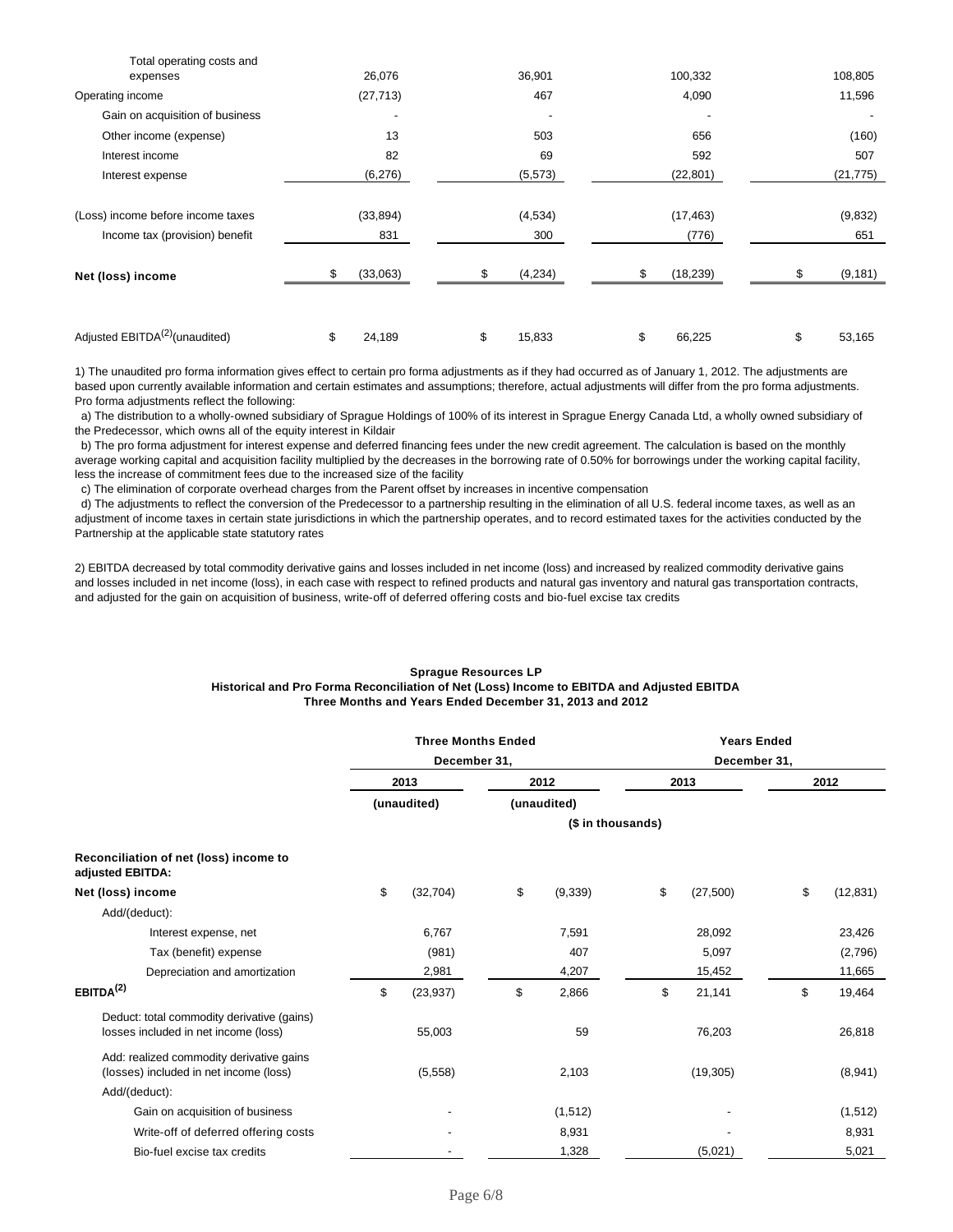|                                                                                    | Pro Forma <sup>(1)</sup><br><b>Three Months Ended</b> |              |    | Pro Forma <sup>(1)</sup><br><b>Years Ended</b> |    |              |             |          |
|------------------------------------------------------------------------------------|-------------------------------------------------------|--------------|----|------------------------------------------------|----|--------------|-------------|----------|
|                                                                                    |                                                       |              |    |                                                |    |              |             |          |
|                                                                                    |                                                       | December 31, |    |                                                |    | December 31, |             |          |
|                                                                                    |                                                       | 2013         |    | 2012                                           |    | 2013         |             | 2012     |
|                                                                                    |                                                       | (unaudited)  |    | (unaudited)                                    |    | (unaudited)  | (unaudited) |          |
|                                                                                    |                                                       |              |    | (\$ in thousands)                              |    |              |             |          |
| Reconciliation of net (loss) income to<br>adjusted EBITDA:                         |                                                       |              |    |                                                |    |              |             |          |
| Net (loss) income                                                                  | \$                                                    | (33,063)     | \$ | (4,234)                                        | \$ | (18, 239)    | \$          | (9, 181) |
| Add/(deduct):                                                                      |                                                       |              |    |                                                |    |              |             |          |
| Interest expense, net                                                              |                                                       | 6,194        |    | 5,504                                          |    | 22,209       |             | 21,268   |
| Tax (benefit) expense                                                              |                                                       | (831)        |    | (300)                                          |    | 776          |             | (651)    |
| Depreciation and amortization                                                      |                                                       | 2,444        |    | 2,442                                          |    | 9,602        |             | 9,900    |
| EBITDA <sup>(2)</sup>                                                              | \$                                                    | (25, 256)    | \$ | 3,412                                          | \$ | 14,348       | \$          | 21,336   |
| Deduct: total commodity derivative (gains)<br>losses included in net income (loss) |                                                       | 55,309       |    | 2,498                                          |    | 75,727       |             | 29,257   |
| Add: realized commodity derivative gains<br>(losses) included in net income (loss) |                                                       | (5,864)      |    | (336)                                          |    | (18, 829)    |             | (11,380) |
| Add/(deduct):                                                                      |                                                       |              |    |                                                |    |              |             |          |
| Write-off of deferred offering costs                                               |                                                       |              |    | 8,931                                          |    |              |             | 8,931    |
| Bio-fuel excise tax credits                                                        |                                                       |              |    | 1,328                                          |    | (5,021)      |             | 5,021    |
| Adjusted EBITDA(3)                                                                 | \$                                                    | 24,189       | \$ | 15,833                                         | \$ | 66,225       | \$          | 53,165   |

1) The unaudited pro forma information gives effect to certain pro forma adjustments as if they had occurred as of January 1, 2012. The adjustments are based upon currently available information and certain estimates and assumptions; therefore, actual adjustments will differ from the pro forma adjustments. Pro forma adjustments reflect the following:

 a) The distribution to a wholly-owned subsidiary of Sprague Holdings of 100% of its interest in Sprague Energy Canada Ltd, a wholly owned subsidiary of the Predecessor, which owns all of the equity interest in Kildair

 b) The pro forma adjustment for interest expense and deferred financing fees under the new credit agreement. The calculation is based on the monthly average working capital and acquisition facility multiplied by the decreases in the borrowing rate of 0.50% for borrowings under the working capital facility, less the increase of commitment fees due to the increased size of the facility

c) The elimination of corporate overhead charges from the Parent offset by increases in incentive compensation

 d) The adjustments to reflect the conversion of the Predecessor to a partnership resulting in the elimination of all U.S. federal income taxes, as well as an adjustment of income taxes in certain state jurisdictions in which the partnership operates, and to record estimated taxes for the activities conducted by the Partnership at the applicable state statutory rates

2) Net income before interest, income taxes, depreciation and amortization.

3) EBITDA decreased by total commodity derivative gains and losses included in net income (loss) and increased by realized commodity derivative gains and losses included in net income (loss), in each case with respect to refined products and natural gas inventory and natural gas transportation contracts, and adjusted for the gain on acquisition of business, write-off of deferred offering costs and bio-fuel excise tax credits

### **Sprague Resources LP Pro Forma Reconciliation of Adjusted EBITDA to Distributable Cash Flow Three Months and Years Ended December 31, 2013 and 2012**

|                                                                  | Pro Forma <sup>(1)</sup><br><b>Three Months Ended</b> |                   | Pro Forma <sup>(1)</sup><br><b>Years Ended</b> |             |  |
|------------------------------------------------------------------|-------------------------------------------------------|-------------------|------------------------------------------------|-------------|--|
|                                                                  | December 31,                                          |                   | December 31,                                   |             |  |
|                                                                  | 2012<br>2013                                          |                   | 2013                                           | 2012        |  |
|                                                                  | (unaudited)                                           | (unaudited)       | (unaudited)                                    | (unaudited) |  |
|                                                                  |                                                       | (\$ in thousands) |                                                |             |  |
| Reconciliation of adjusted EBITDA to distributable cash<br>flow: |                                                       |                   |                                                |             |  |
| Adjusted EBITDA <sup>(2)</sup>                                   | 24,189                                                | 15,833            | 66,225                                         | 53,165      |  |